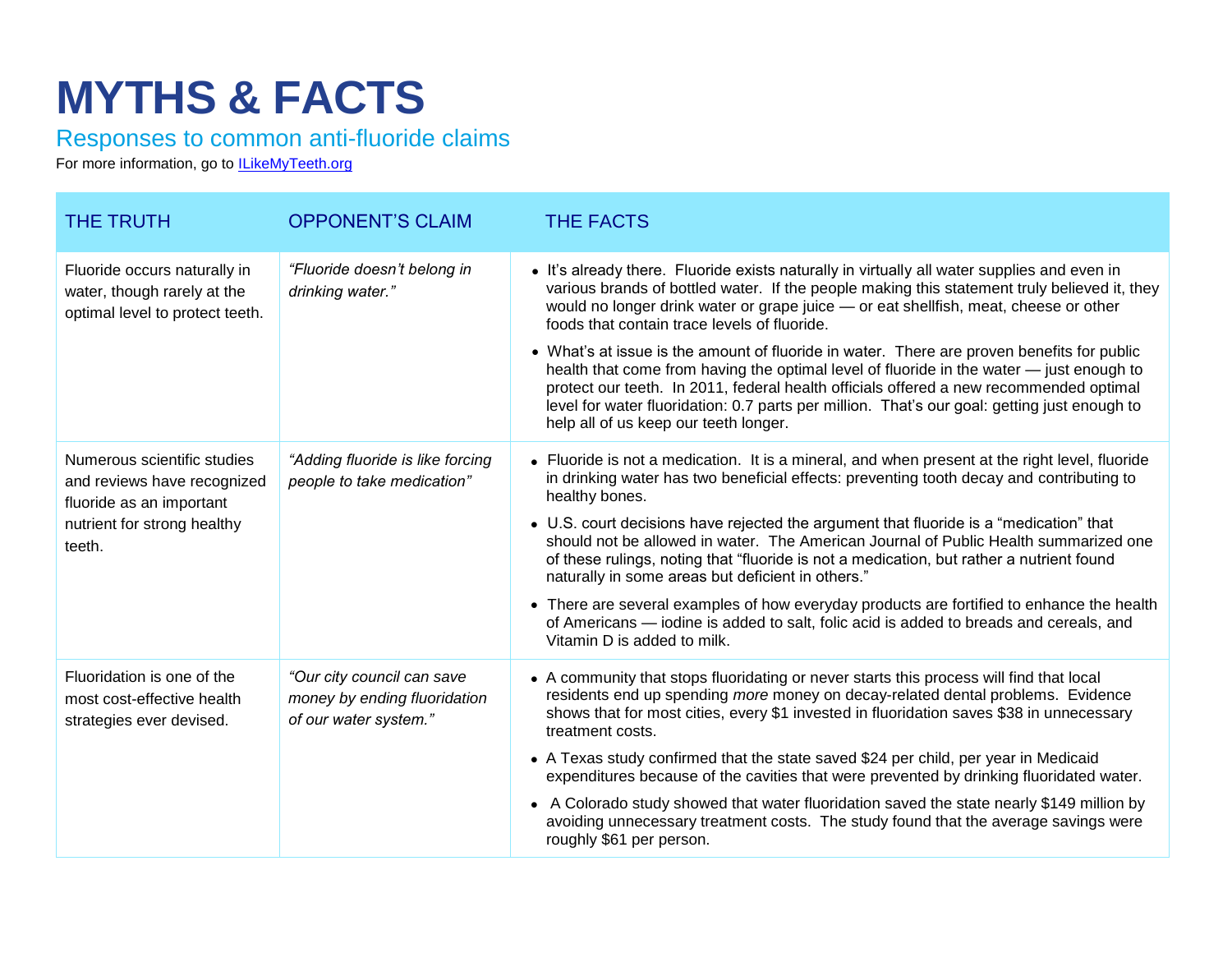| <b>THE TRUTH</b>                                                                                                                                                                                                                        | <b>OPPONENT'S CLAIM</b>                                                                                                                                   | <b>THE FACTS</b>                                                                                                                                                                                                                                                                                                                                                                                                                                                                                                                                                                                                                                                                                                                                                                                                                                                                                                                                                                                                                                                                                                   |
|-----------------------------------------------------------------------------------------------------------------------------------------------------------------------------------------------------------------------------------------|-----------------------------------------------------------------------------------------------------------------------------------------------------------|--------------------------------------------------------------------------------------------------------------------------------------------------------------------------------------------------------------------------------------------------------------------------------------------------------------------------------------------------------------------------------------------------------------------------------------------------------------------------------------------------------------------------------------------------------------------------------------------------------------------------------------------------------------------------------------------------------------------------------------------------------------------------------------------------------------------------------------------------------------------------------------------------------------------------------------------------------------------------------------------------------------------------------------------------------------------------------------------------------------------|
| Fluoridation is a public health<br>measure where a modest<br>community-wide investment<br>benefits everyone.                                                                                                                            | "Fluoridation is a 'freedom of<br>choice' issue. People should<br>choose when or if they have<br>fluoride in their water."                                | • Fluoride exists naturally in virtually all water supplies, so it isn't a question of choosing to<br>get fluoride. The only question is whether people receive the optimal level that's<br>documented to prevent tooth decay.<br>• It is completely unrealistic to make water fluoridation a person-by-person or household-<br>by-household choice. The cost efficiency comes from a public water system fluoridating<br>its entire supply.<br>• Maintaining an optimal amount of fluoride in water is based on the principle that<br>decisions about public health should be based on what is healthy for the entire<br>community, not based on a handful of individuals whose extreme fears are not backed by<br>the scientific evidence.<br>• Fluoridation is not a local issue. Every taxpayer in a state pays the price for the dental<br>problems that result from tooth decay. A New York study found that Medicaid enrollees<br>in counties where fluoridation was rare needed 33% more fillings, root canals, and<br>extractions than those in counties where fluoridated water was much more prevalent. |
| Fluoridated water is the best<br>way to protect everyone's<br>teeth from decay.                                                                                                                                                         | "We already can get fluoride in<br>toothpaste, so we don't need it<br>in our drinking water."                                                             | • The benefits from water fluoridation build on those from fluoride in toothpaste. Studies<br>conducted in communities that fluoridated water in the years after fluoride toothpastes<br>were common have shown a lower rate of tooth decay than communities without<br>fluoridated water.<br>• The CDC reviewed this question in January 2011. After looking at all the ways we might<br>get fluoride - including fluoride toothpaste - the CDC recommended that communities<br>fluoridate water at 0.7 parts per million. Any less than that puts the health of our teeth at<br>risk.<br>• Fluoride toothpaste alone is insufficient, which is why pediatricians and dentists often<br>prescribe fluoride tablets to children living in non-fluoridated areas.                                                                                                                                                                                                                                                                                                                                                   |
| Very high fluoride<br>concentrations can lead to a<br>condition called fluorosis.<br>Nearly all fluorosis in the U.S.<br>is mild. This condition does<br>not cause pain, and does not<br>affect the health or function of<br>the teeth. | "Fluoridation causes fluorosis,<br>and fluorosis can make teeth<br>brown and pitted."<br>and<br>"One-third of all children now<br>have dental fluorosis." | • Nearly all cases of fluorosis are mild - faint, white specks on teeth - that are usually so<br>subtle that only a dentist will notice this condition. Mild fluorosis does not cause pain,<br>and it does not affect the health or function of the teeth.<br>• The pictures of dark pitted teeth that anti-fluoride opponents circulate show severe cases<br>of fluorosis, a condition that is almost unheard of in the U.S. Many of these photos are<br>from India, and the reason is natural fluoride levels over there that are dramatically<br>higher than the level used in the U.S. to fluoridate public water systems. Common sense<br>shows how misleading these photos are. Think about it: Do one-third of the children's<br>teeth you see look brown and pitted? No, they don't.<br>• In 2011, the CDC proposed a new level for fluoridation — 0.7 parts per million — that is<br>expected to reduce the likelihood of fluorosis while continuing to protect teeth from<br>decay.                                                                                                                      |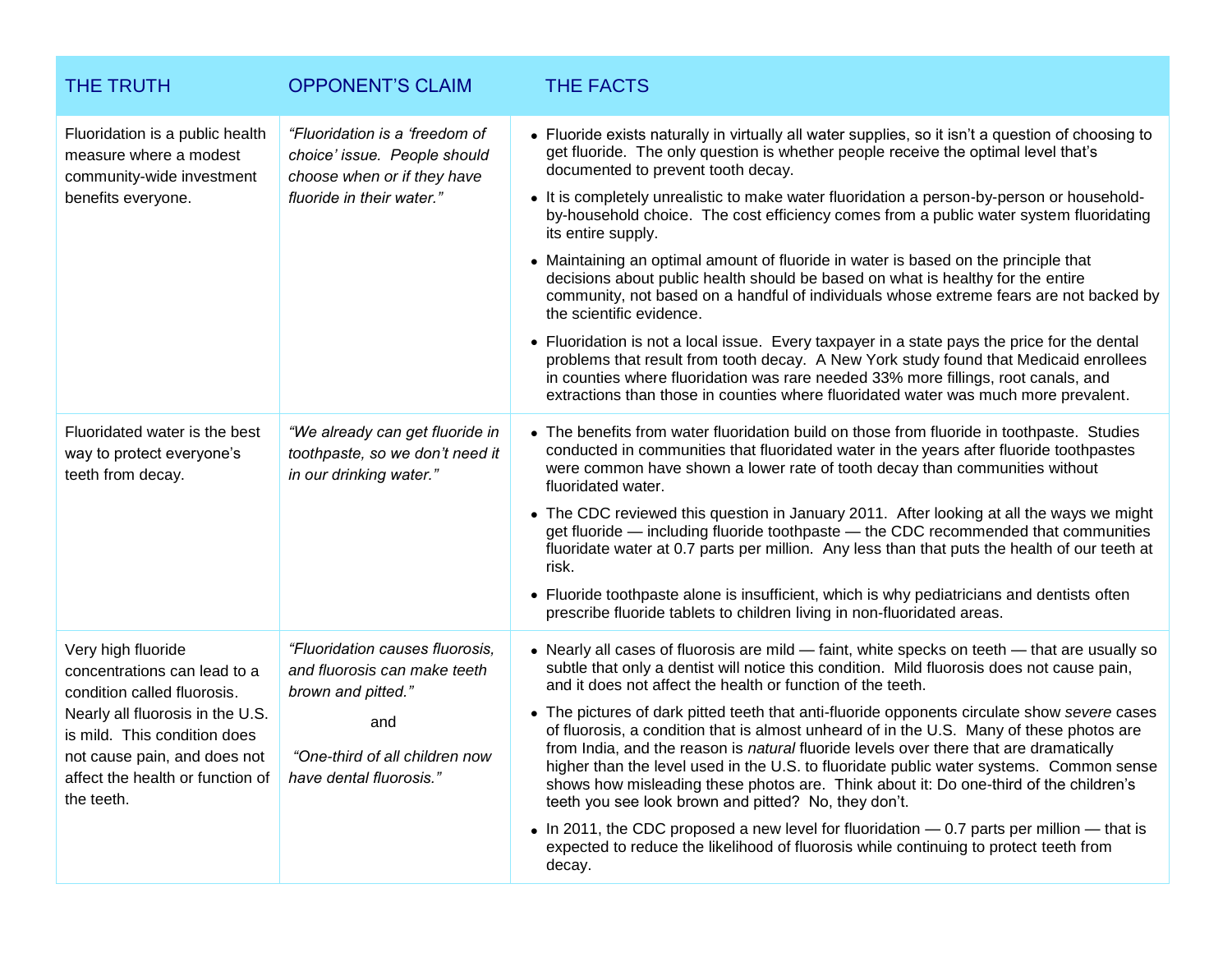| <b>THE TRUTH</b>                                                                                                 | <b>OPPONENT'S CLAIM</b>                                                                                                                                     | <b>THE FACTS</b>                                                                                                                                                                                                                                                                                                                                                                                                                                                                                                                                                                                                                                                                                                                                                                                                                                                                                                                                                                                                                                                                                                                                                 |
|------------------------------------------------------------------------------------------------------------------|-------------------------------------------------------------------------------------------------------------------------------------------------------------|------------------------------------------------------------------------------------------------------------------------------------------------------------------------------------------------------------------------------------------------------------------------------------------------------------------------------------------------------------------------------------------------------------------------------------------------------------------------------------------------------------------------------------------------------------------------------------------------------------------------------------------------------------------------------------------------------------------------------------------------------------------------------------------------------------------------------------------------------------------------------------------------------------------------------------------------------------------------------------------------------------------------------------------------------------------------------------------------------------------------------------------------------------------|
| Getting enough fluoride in<br>childhood will determine the<br>strength of our teeth over our<br>entire lifetime. | "Fluoride is especially toxic for<br>small children."                                                                                                       | • According to the American Academy of Pediatricians optimal exposure to fluoride is<br>important to infants and children. The use of fluoride for the prevention and control of<br>cavities is documented to be both safe and effective.<br>• Medical experts disagree with opponents' "toxic" claim. In fact, the American Academy<br>of Family Physicians recommends that parents consider using dietary fluoride<br>supplements for children at risk of tooth decay from ages 6 months through age 16 if<br>their water isn't fluoridated.<br>• Children who drink fluoridated water as their teeth grow will have stronger, more decay<br>resistant teeth over their lifetime. A 2010 study confirmed that the fluoridated water<br>consumed as a young child makes the loss of teeth (due to decay) less likely 40 or 50<br>years later when that child is a middle-aged adult.                                                                                                                                                                                                                                                                            |
| Children who swallow<br>toothpaste are at increased<br>risk of mild fluorosis.                                   | "There's a warning label on<br>fluoride toothpaste that tells<br>you to 'keep out of reach of<br>children', so fluoride in water<br>must also be a danger." | • The warning label simply reflects the fact that toothpaste contains roughly 1,000 times as<br>much fluoride per milligram as fluoridated water. Even so, the American Dental<br>Association (ADA) believes the warning label on toothpaste exaggerates the potential for<br>negative health effects from swallowing toothpaste. The ADA has stated that "a child<br>could not absorb enough fluoride from toothpaste to cause a serious problem" and noted<br>that fluoride toothpaste has an "excellent safety record."<br>• Many vitamin labels have similar statements: "Keep out of reach of children." That's<br>because almost anything has the potential for negative health effects if it's left in the<br>hands of unsupervised, young children.                                                                                                                                                                                                                                                                                                                                                                                                      |
| Fluoridated water is safe for<br>babies and young children.                                                      | "Fluoridated water isn't safe to<br>use for babies."                                                                                                        | • The evidence does not support what anti-fluoride groups say. The American Dental<br>Association concludes that "it is safe to use fluoridated water to mix infant formula" and<br>encourages parents to discuss any questions they may have with their dentists and<br>pediatricians.<br>• Although using fluoridated water to prepare infant formula might increase the chance that<br>a child develops dental fluorosis, nearly all instances of fluorosis are a mild, cosmetic<br>condition. Fluorosis nearly always appears as very faint white streaks on teeth. The<br>effect is usually so subtle that only a dentist would notice it during an examination. Mild<br>fluorosis does not cause pain, nor does it affect the function or health of the teeth.<br>• A 2010 study examined the issue of fluorosis and infant formula, and reached the<br>conclusion that "no general recommendations to avoid use of fluoridated water in<br>reconstituting infant formula are warranted." The researchers examined the condition's<br>impact on children and concluded that "the effect of mild fluorosis was not adverse and<br>could even be favorable." |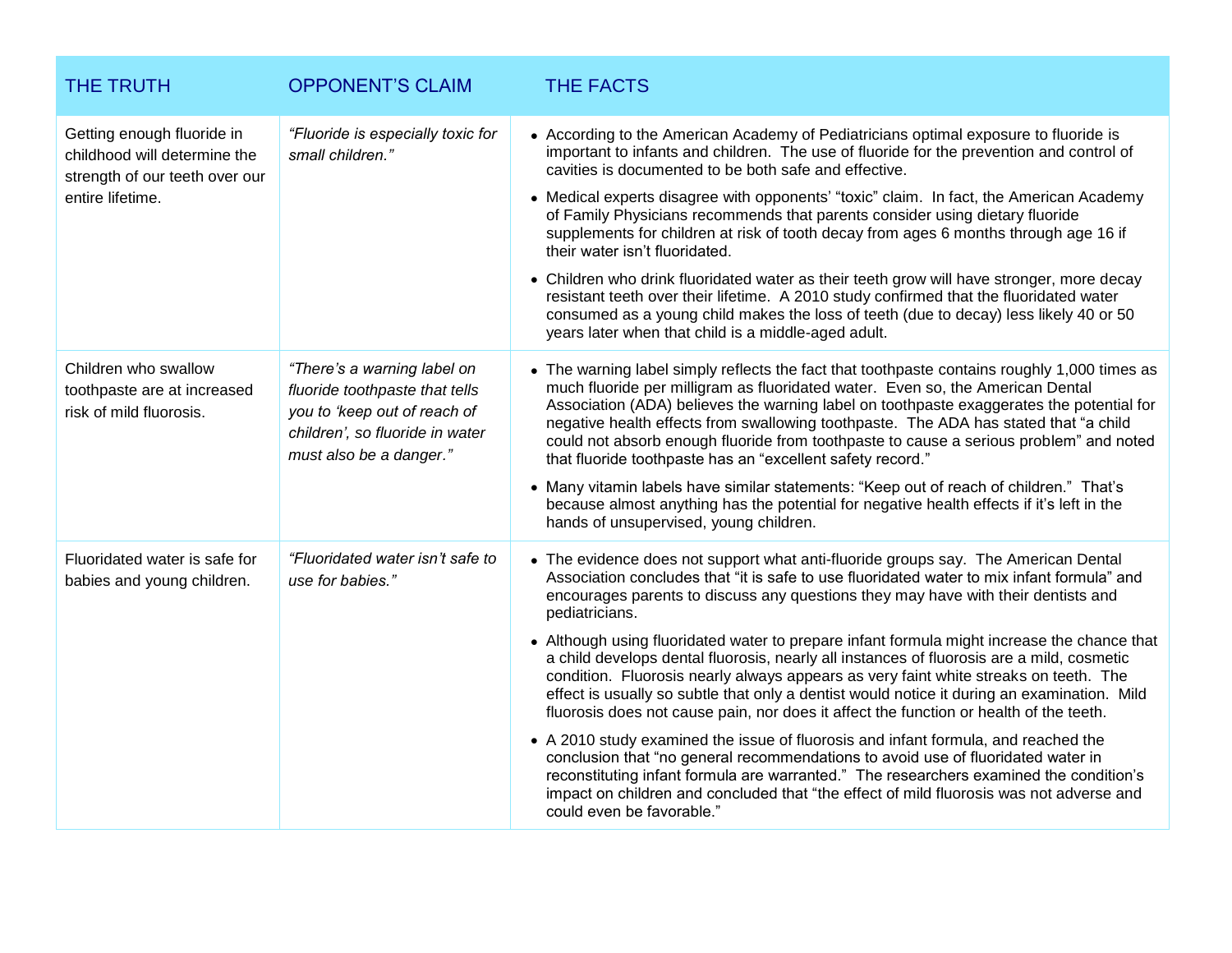| THE TRUTH                                                                                                                                                                      | <b>OPPONENT'S CLAIM</b>                                               | <b>THE FACTS</b>                                                                                                                                                                                                                                                                                                                                                                                                                                                                                                                                                                                                                                                                                                                                                                                                                                                                                                                                                                                                                                              |
|--------------------------------------------------------------------------------------------------------------------------------------------------------------------------------|-----------------------------------------------------------------------|---------------------------------------------------------------------------------------------------------------------------------------------------------------------------------------------------------------------------------------------------------------------------------------------------------------------------------------------------------------------------------------------------------------------------------------------------------------------------------------------------------------------------------------------------------------------------------------------------------------------------------------------------------------------------------------------------------------------------------------------------------------------------------------------------------------------------------------------------------------------------------------------------------------------------------------------------------------------------------------------------------------------------------------------------------------|
| Although Americans' teeth<br>are healthier than they were<br>several decades ago, many<br>people still suffer from decay<br>- and the overall impact it<br>has on their lives. | "Tooth decay is no longer a<br>problem in the United States."         | • Tooth decay is the most common chronic health problem affecting children in the U.S. It<br>is five times more common than asthma. Tooth decay causes problems that often last<br>long into adulthood - affecting kids' ability to sleep, speak, learn and grow into happy<br>and healthy adults.<br>• California children missed 874,000 school days in 2007 due to toothaches or other dental<br>problems. A study of seven Minneapolis-St. Paul hospitals showed that patients made<br>over 10,000 trips to the emergency room because of dental health issues, costing more<br>than \$4.7 million.<br>• Poor dental health worsens a person's future job prospects. A 2008 study showed that<br>people who are missing front teeth are viewed as less intelligent and less desirable by<br>employers.<br>• In a 2008 study of the armed forces, 52% of new recruits were categorized as Class 3 in<br>"dental readiness" - meaning they had oral health problems that needed urgent<br>attention and would delay overseas deployment.                    |
| Leading health and medical<br>organizations agree:<br>fluoridated water is both<br>safe and effective.                                                                         | "Fluoridation causes cancer<br>and other serious health<br>problems." | • The American Academy of Family Physicians, the Institute of Medicine and many other<br>respected authorities endorse water fluoridation as safe. The Centers for Disease<br>Control and Prevention reports that "panels of experts from different health and scientific<br>fields have provided strong evidence that water fluoridation is safe and effective."<br>• More than 3,200 studies or reports had been published on the subject of fluoridation.<br>Even after all of this research, the best that anti-fluoride groups can do is to claim that<br>fluoride could cause or may cause one harm or another. They can't go beyond<br>speculating because the evidence simply doesn't back up their fears.<br>• The cancer claim is part of a pattern. According to the American Council on Science and<br>Health, "Historically, anti-fluoride activists have claimed, with no evidence, that<br>fluoridation causes everything from cancer to mental disease."<br>• A 2011 Harvard study found no link between fluoride and bone cancer. This study |
|                                                                                                                                                                                |                                                                       | reviewed hundreds of bone samples, and the study's design was approved by the<br>National Cancer Institute. The study is significant because the National Research<br>Council reported that if there were any type of cancer that fluoride might possibly be<br>linked to, it would probably be bone cancer (because fluoride is drawn to bones). The<br>fact that this Harvard study found no link to bone cancer strengthens confidence that<br>fluoride is unlikely to cause any form of cancer.<br>• Opponents usually cite a 2006 study when they raise the cancer issue, but they omit the<br>fact that the author of this study called it "an exploratory analysis." Instead of measuring<br>the actual fluoride level in bone, this 2006 study relied on estimates of fluoride exposures<br>that could not be confirmed, which undermines the reliability of the data.                                                                                                                                                                                |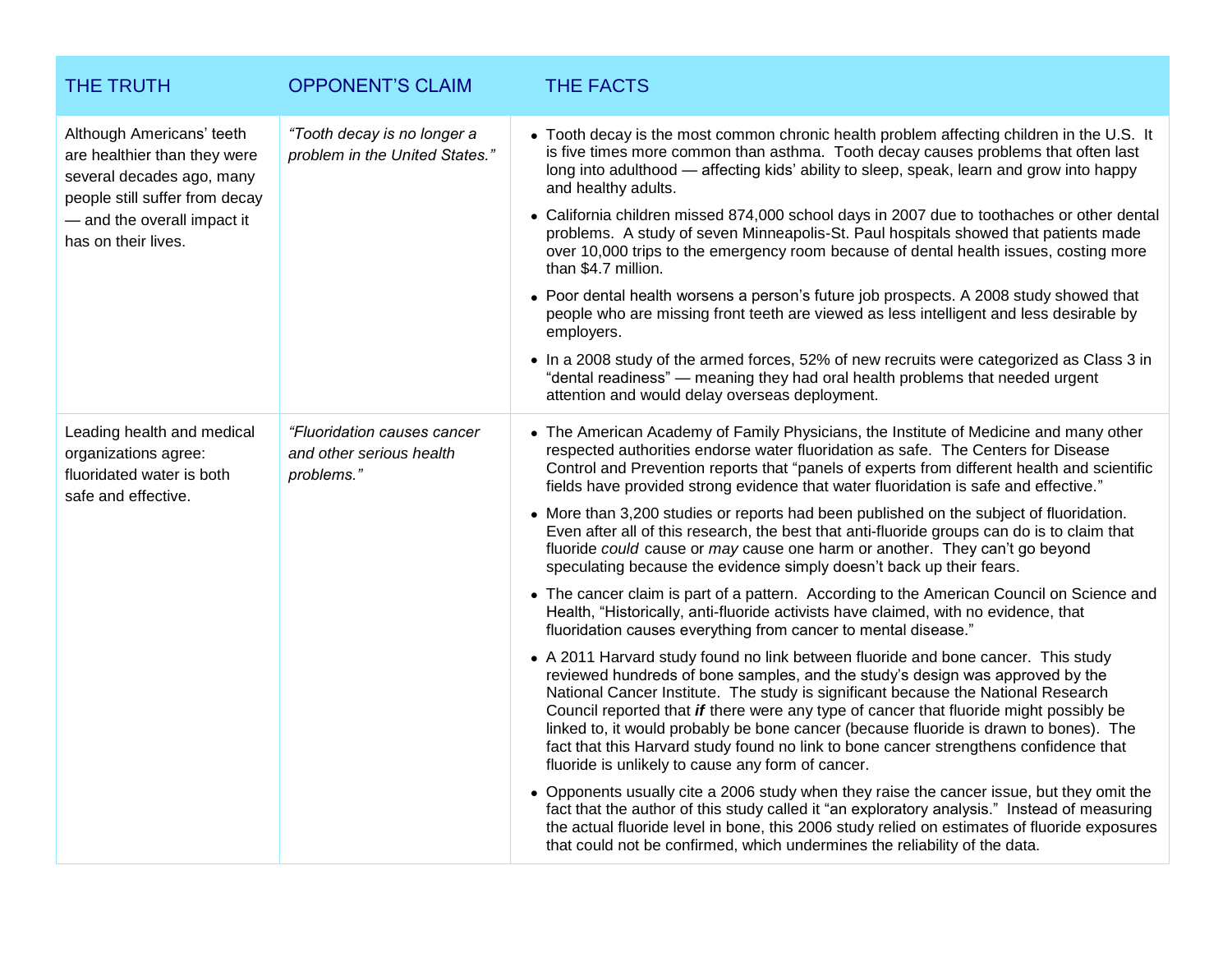| THE TRUTH                                                                                                                       | <b>OPPONENT'S CLAIM</b>                                                                   | <b>THE FACTS</b>                                                                                                                                                                                                                                                                                                                                                                                                                                                                                                                                                                                                                                                                                                                                                                                                                                                                                                                                                                                                                                                                                                                                                                                                                                                                                                                                                                                                                                           |
|---------------------------------------------------------------------------------------------------------------------------------|-------------------------------------------------------------------------------------------|------------------------------------------------------------------------------------------------------------------------------------------------------------------------------------------------------------------------------------------------------------------------------------------------------------------------------------------------------------------------------------------------------------------------------------------------------------------------------------------------------------------------------------------------------------------------------------------------------------------------------------------------------------------------------------------------------------------------------------------------------------------------------------------------------------------------------------------------------------------------------------------------------------------------------------------------------------------------------------------------------------------------------------------------------------------------------------------------------------------------------------------------------------------------------------------------------------------------------------------------------------------------------------------------------------------------------------------------------------------------------------------------------------------------------------------------------------|
| Dozens of studies and more<br>than 60 years of experience<br>have repeatedly shown that<br>fluoridation reduces tooth<br>decay. | "Fluoridation doesn't reduce<br>tooth decay."                                             | • An independent panel of 15 experts from the fields of science and public health reviewed<br>numerous studies and concluded that fluoridation reduces tooth decay by 29%.<br>• An analysis of two similarly sized, adjacent communities in Arkansas showed that<br>residents without access to fluoridated water had twice as many cavities as those with<br>access to fluoridated water.<br>• In New York, Medicaid recipients in less fluoridated counties required 33% more<br>treatments for tooth decay than those in counties where fluoridated water was prevalent.<br>• The benefits of fluoridation are long-lasting. A recent study found young children who<br>consumed fluoridated water were still benefiting from this as adults in their 40s or 50s.<br>• The Centers for Disease Control and Prevention recognizes fluoridation's effectiveness<br>in preventing tooth decay and cited fluoridated drinking water as one of the "10 great<br>public health achievements of the 20th century."<br>• The European Archives of Pediatric Dentistry published an analysis of 59 studies that<br>concluded that "water fluoridation is effective at reducing [decay] in children and adults."                                                                                                                                                                                                                                                  |
| Millions of people living in<br>Europe are receiving the<br>benefits of fluoride.                                               | "European countries have<br>rejected fluoridation, so why<br>should we fluoridate water?" | • Europe has used a variety of programs to provide fluoride's benefits to the public. Water<br>fluoridation is one of these programs. Fluoridated water reaches 12 million Europeans,<br>mostly residents of Great Britain, Ireland and Spain. Fluoridated milk programs reach<br>millions of additional Europeans, mostly in Eastern Europe.<br>• Salt fluoridation is the most widely used approach in Europe. In fact, at least 70 million<br>Europeans consume fluoridated salt, and this method of fluoridation reaches most of the<br>population in Germany and Switzerland. These two countries have among the lowest<br>rates of tooth decay in all of Europe.<br>• Italy has not tried to create a national system of water fluoridation, but the main reasons<br>are cultural and geological. First, many Italians regularly drink bottled water. Second, a<br>number of areas in Italy have water supplies with natural fluoride levels that already<br>reach the optimal level that prevents decay.<br>• Technical challenges are a major reason why fluoridated water isn't widespread in<br>Europe. In France and Switzerland, for example, water fluoridation is logistically difficult<br>because of the terrain and because there are tens of thousands of separate sources for<br>drinking water. This is why Western Europe relies more on salt fluoridation, fluoride rinse<br>programs and other means to get fluoride to the public. |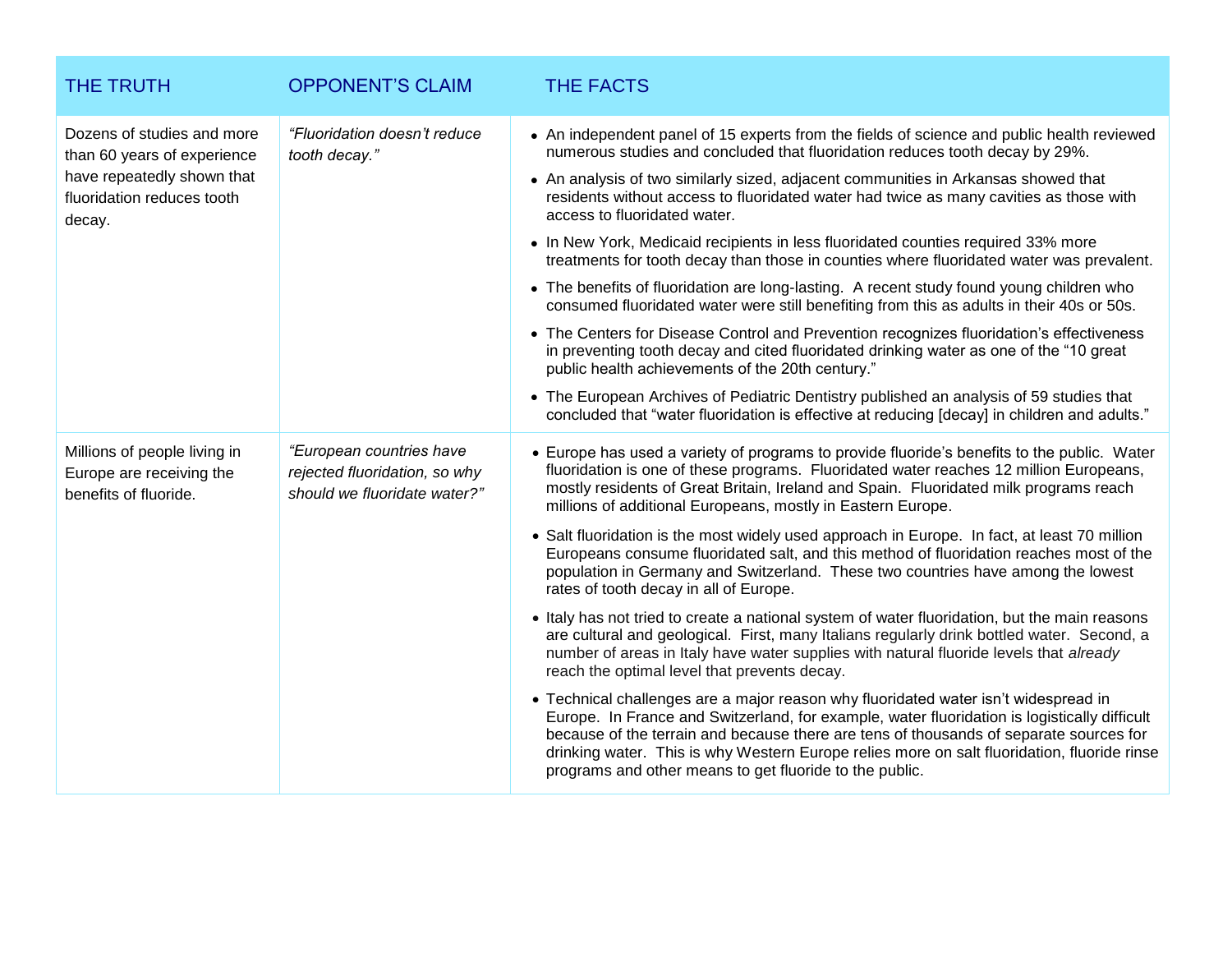| <b>THE TRUTH</b>                                                                                                                       | <b>OPPONENT'S CLAIM</b>                                                                                                                                 | <b>THE FACTS</b>                                                                                                                                                                                                                                                                                                                                                                                                                                                                                                                                                                                                                                                                                                                                                                                                                                                                                                                                                                                                                                                                                                                                                                                                                                                                                                                                                                                                                                                                                                          |
|----------------------------------------------------------------------------------------------------------------------------------------|---------------------------------------------------------------------------------------------------------------------------------------------------------|---------------------------------------------------------------------------------------------------------------------------------------------------------------------------------------------------------------------------------------------------------------------------------------------------------------------------------------------------------------------------------------------------------------------------------------------------------------------------------------------------------------------------------------------------------------------------------------------------------------------------------------------------------------------------------------------------------------------------------------------------------------------------------------------------------------------------------------------------------------------------------------------------------------------------------------------------------------------------------------------------------------------------------------------------------------------------------------------------------------------------------------------------------------------------------------------------------------------------------------------------------------------------------------------------------------------------------------------------------------------------------------------------------------------------------------------------------------------------------------------------------------------------|
| Community water fluoridation<br>is proven to reduce decay,<br>but it isn't the only factor that<br>affects the rate of tooth<br>decay. | "There are states with a high<br>rate of water fluoridation that<br>have higher decay rates than<br>states where water fluoridation<br>is less common." | • Water fluoridation plays a critical role in decay prevention, but other factors also influence<br>decay rates. Researchers often call these factors as "confounding factors." Someone<br>who ignores confounding factors is violating a key scientific principle. A person's income<br>level is a confounding factor in tooth decay because low-income Americans are more at<br>risk for decay than upper-income people. This makes sense because income status<br>shapes how often a person visits a dentist, their diet and nutrition, and other factors.<br>• Comparing different states based solely on fluoridation rates ignores key income<br>differences. For example, West Virginia and Connecticut reach roughly the same<br>percentage of their residents with fluoridated water - 91 percent and 90 percent,<br>respectively. Yet the percentage of West Virginians living below the poverty line is nearly<br>double the percentage of those living in Connecticut. West Virginians are also more<br>likely to get their drinking water from wells, which are not fluoridated to the optimal level.<br>. It's misleading to compare states without considering other, confounding factors. A much<br>more reliable approach is to compare residents of the same state who share similar<br>traits, such as income levels. A 2010 study of New York counties did just this and found<br>that people living in areas with fluoridated water needed fewer fillings and other<br>corrective dental treatments. |
| Community water fluoridation<br>is the most cost-effective way<br>to protect oral health.                                              | "There are better ways of<br>delivering fluoride than adding<br>it to water."                                                                           | • A 2003 study of fluoridation in Colorado concluded that "even in the current situation of<br>widespread use of fluoride toothpaste," water fluoridation "remains effective and cost<br>saving" at preventing cavities.<br>• Studies conducted in communities that fluoridated water in the years after fluoride<br>toothpastes were widely used have shown a lower rate of tooth decay than communities<br>without fluoridated water.<br>• The co-author of a 2010 study stated that research confirms the "the most effective"<br>source of fluoride to be water fluoridation."<br>• Water fluoridation is inexpensive to maintain and saves money down the road. The<br>typical cost of fluoridating a local water system is between 40 cents and \$2.70 per<br>person, per year - less than the cost of medium-sized latte from Starbucks.<br>• For low-income individuals who are at higher risk of dental problems, fluoride rinses are a<br>costly expense, which is why these products are not the "easy" answer that opponents of<br>fluoridation claim they are.                                                                                                                                                                                                                                                                                                                                                                                                                                               |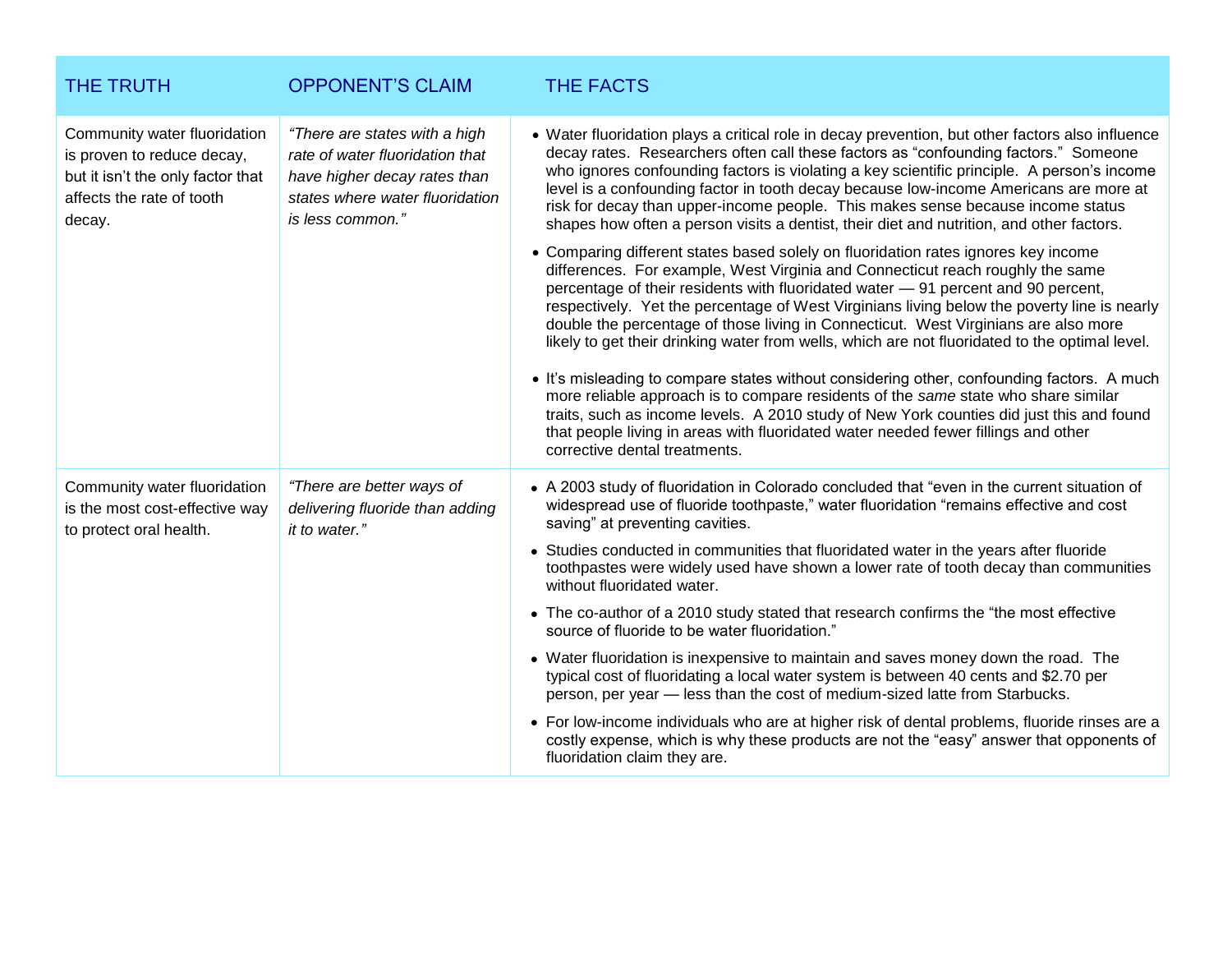| <b>THE TRUTH</b>                                                                                                                                                   | <b>OPPONENT'S CLAIM</b>                                                                                      | <b>THE FACTS</b>                                                                                                                                                                                                                                                                                                                                                                                                                                                                                                                                                                                                                                                                                   |
|--------------------------------------------------------------------------------------------------------------------------------------------------------------------|--------------------------------------------------------------------------------------------------------------|----------------------------------------------------------------------------------------------------------------------------------------------------------------------------------------------------------------------------------------------------------------------------------------------------------------------------------------------------------------------------------------------------------------------------------------------------------------------------------------------------------------------------------------------------------------------------------------------------------------------------------------------------------------------------------------------------|
| Water fluoridation has been<br>one of the most thoroughly<br>studied subjects, and the<br>evidence shows it is safe and<br>effective.                              | <i>"The National Research</i> "<br>Council's 2006 report said that<br>fluoride can have harmful<br>effects." | • The NRC raised the possibility of health concerns about areas of the U.S. where the<br>natural fluoride levels in well water or aquifers are unusually high. These natural fluoride<br>levels are two to four times higher than the level used to fluoridate public water systems.<br>• The National Research Council itself explained that its report was not an evaluation of<br>the safety of water fluoridation.<br>• The Centers for Disease Control and Prevention reviewed the NRC report and stated, "The<br>report addresses the safety of high levels of fluoride in water that occur naturally, and does not<br>question the use of lower levels of fluoride to prevent tooth decay." |
| Anti-fluoride groups cite<br>many "studies" that were<br>poorly designed, gathered<br>unreliable data, and were not<br>peer-reviewed by<br>independent scientists. | "Studies show that fluoride is<br>linked to lower IQ scores in<br>children."                                 | • The foreign studies that anti-fluoride activists cite involved fluoride levels that were at<br>least double or triple the level used to fluoridate drinking water in the U.S. It is<br>irresponsible to claim these studies have any real meaning for our situation in the U.S.<br>• British researchers who evaluated these studies from China and other countries found<br>"basic errors." These researchers pointed out that the lower IQs could be traced to other<br>factors, such as arsenic exposure, the burning of high-fluoride coal inside homes and the<br>eating of contaminated grain.                                                                                             |
| Much of the fluoride used to<br>fluoridate public water<br>systems is extracted from<br>phosphate rock.                                                            | "Fluoride is a by-product from<br>the phosphate fertilizer<br>industry."                                     | • Much of the fluoride used to fluoridate water is extracted from phosphate rock, and so is<br>phosphoric acid-an ingredient in Coke and Pepsi. After fluoride is extracted from<br>phosphate rock, much of that rock is later used to create fertilizers that will enrich soil.<br>Opponents use this message a lot, maybe because they want to create the false<br>impression that fluoride comes from fertilizer.<br>• Corn produces several useful by-products, including corn oil, cornstarch and corn syrup.<br>Fluoride is one example of many by-products that help to improve the quality of life or<br>health.                                                                           |

## *A Summary of Key Sources:*

National Research Council. "Earth Materials and Health: Research Priorities for Earth Science and Public Health." National Academies Press. 2007.

Readey v. St. Louis County Water Co., supranote 25 at 628, 631 for the court's statement that it could not assume that the addition of 0.5 parts per million of fluoride to water that already contained 0.5 parts per million would result in infringement of any constitutional rights; Roemer, Ruth. "Water Fluoridation PH Responsibility and the Democratic Process." American Journal of Public Health. Vol. 55 (9), 1965. (2) Chapman v. City of Shreveport, supra note 25 at 146.

ADA Fluoridation Facts, 2005[. http://www.ada.org/sections/professionalResources/pdfs/fluoridation\\_facts.pdf.](http://www.ada.org/sections/professionalResources/pdfs/fluoridation_facts.pdf)

American Dental Association Website. [www.ada.org/4052.aspx.](http://www.ada.org/4052.aspx)

U.S. Centers for Disease Control and Prevention. "Water Fluoridation: Nature's Way to Prevent Tooth Decay," 2006[, www.cdc.gov/fluoridation/pdf/natures\\_way.pdf](http://www.cdc.gov/fluoridation/pdf/natures_way.pdf)